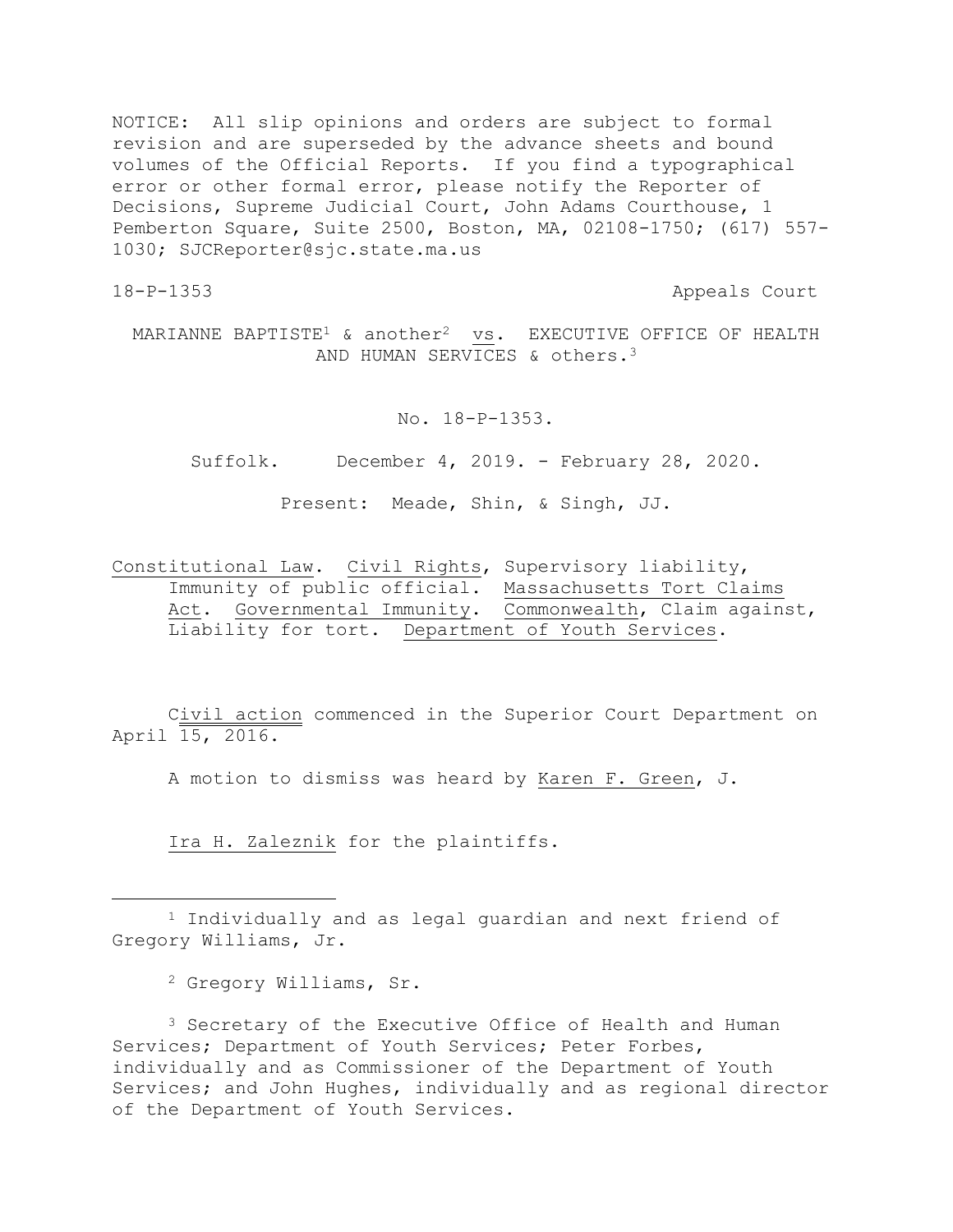Katherine B. Dirks, Assistant Attorney General, for the defendants.

Philip T. Tierney, for Douglas K. Chin, was present but did not argue.

MEADE, J. The plaintiffs, Marianne Baptiste and Gregory Williams, Sr., brought this action to recover damages against the defendants, the Massachusetts Executive Office of Health and Human Services (HHS), the Department of Youth Services (DYS), and certain of their employees<sup>4</sup> after a DYS-committed juvenile injured their son, Gregory Williams, Jr. (Williams),<sup>5</sup> while he was in DYS custody at the Casa Isla Short-Term Treatment and Revocation Center (Casa Isla). As pertinent here, the plaintiffs asserted three claims: (1) a claim, pursuant to 42 U.S.C. § 1983, against DYS Commissioner Peter Forbes and DYS Regional Director John Hughes in their individual capacities (collectively, DYS individual defendants), for failure to provide adequate medical care in violation of the Eighth and Fourteenth Amendments to the United States Constitution; (2) a negligence claim, pursuant to G. L. c. 258, § 2, against HHS, the Secretary of HHS, and DYS; and (3) a claim pursuant to G. L.

a<br>B

<sup>4</sup> Also named in the complaint are Douglas Chin and Volunteers of America of Massachusetts, Inc. (VOA), and certain of its employees. They are not parties to this appeal. See note 7, infra.

<sup>&</sup>lt;sup>5</sup> For the sake of clarity, we shall refer to Gregory Williams, Jr., as "Williams," and to his father as "Gregory Williams, Sr."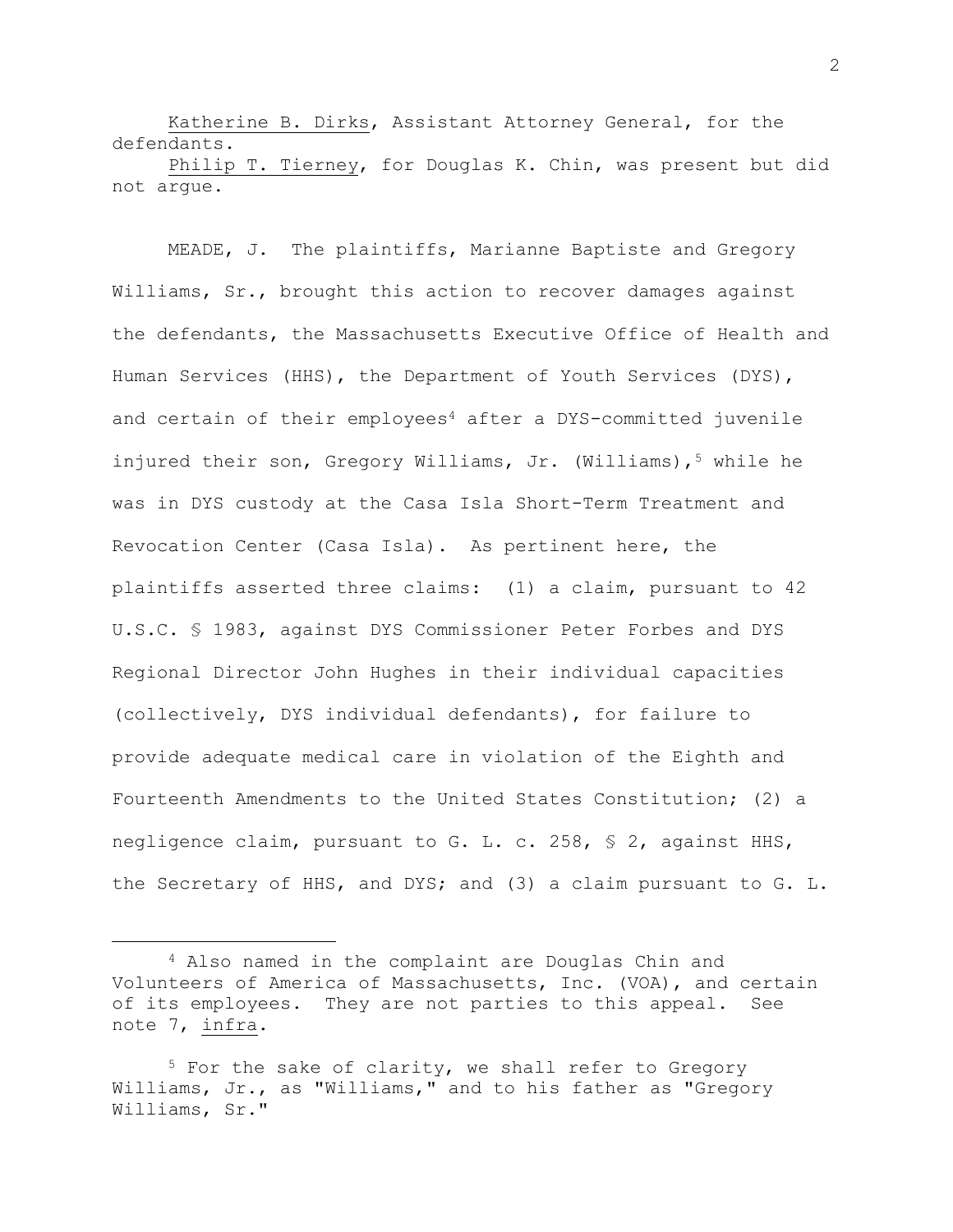c. 231, § 85X, against all of the defendants for Baptiste and Gregory Williams, Sr.'s loss of consortium. Defendants HHS, the Secretary of HHS, DYS, DYS's Commissioner, and DYS's Regional Director (collectively, Commonwealth defendants) brought a motion to dismiss pursuant to Mass. R. Civ. P. 12 (b) (6), 365 Mass. 754 (1974).<sup>6</sup> A Superior Court judge allowed the motion, and a separate and final judgment entered for the Commonwealth defendants pursuant to Mass. R. Civ. P. 54 (b), 365 Mass. 820  $(1974)$ .<sup>7</sup> The plaintiffs have appealed. We affirm.<sup>8</sup>

Background.9 1. The program. Casa Isla was a program for juvenile males located in a facility (now closed) on Long Island in Boston Harbor. Casa Isla was operated by Volunteers of America of Massachusetts, Inc. (VOA), a nonprofit entity under contract with DYS to operate youth residential programs. VOA also operated a separate residential drug and alcohol recovery

a<br>B

<sup>8</sup> In the Superior Court, the parties agreed that the loss of consortium claim is entirely derivative of the § 1983 and negligence claims; accordingly, we do not discuss it separately.

<sup>6</sup> Although certain unnamed DYS employees were also identified as defendants in each of the above counts, the motion to dismiss was not brought on their behalf.

<sup>7</sup> Neither VOA nor Chin was a party to the Commonwealth defendants' motion to dismiss; VOA and Chin remain defendants in the plaintiffs' suit.

<sup>&</sup>lt;sup>9</sup> The facts provided herein are derived from the complaint, which we treat as true for purposes of this appeal. See Bell Atl. Corp. v. Twombly, 550 U.S. 544, 555 (2007); Iannacchino v. Ford Motor Co., 451 Mass. 623, 636 (2008).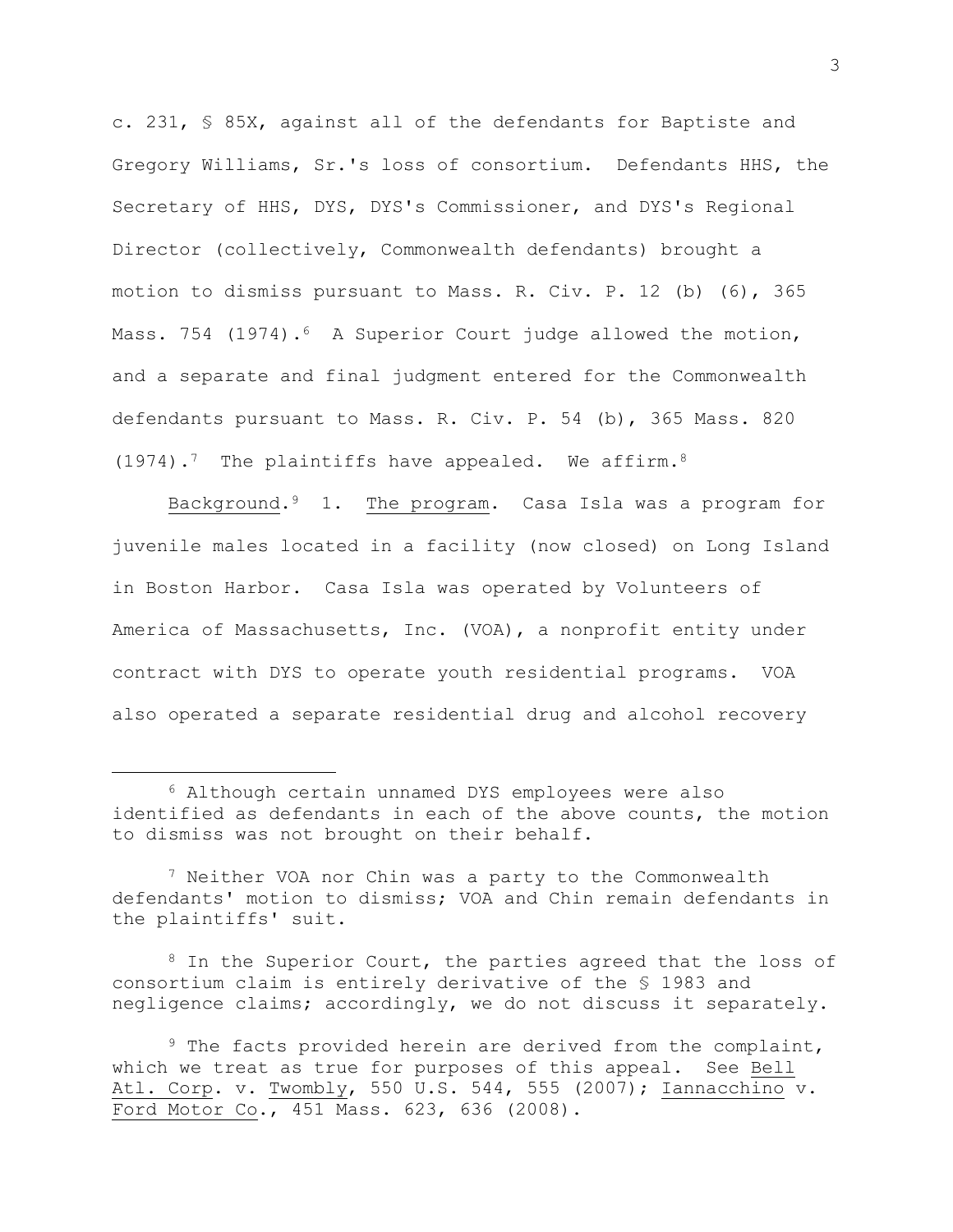program for juvenile males on Long Island known as "Project Rebound." The two programs were housed in separate facilities.

On May 21, 2012, Williams was adjudged a youthful offender, and was committed to DYS's custody and care pursuant to G. L. c. 119, § 58 (c). On March 25, 2013, following a series of placements, Williams was transferred to Casa Isla to undergo approximately three months of treatment.

2. The assault. On the morning of April 19, 2013, Douglas Chin, a seventeen year old resident of Project Rebound, said he wanted to get "kicked out" of Project Rebound and that he wanted to punch someone so he would be returned to Pembroke House.<sup>10</sup> Later that day, Chin and Williams participated in a flag football game between Casa Isla residents and Project Rebound residents. Two Casa Isla staff members were supervising the game, in which approximately twenty residents were participating.

During the football game, at approximately  $12:00 \text{ P.M.}$ , Chin ran toward Williams, who was looking in a different direction, and repeatedly struck him with a closed fist on the left side of his throat and jaw. Prior to the attack, Williams and Chin had

i<br>L

<sup>10</sup> The plaintiffs also allege that Chin said that he was going to attack the "big one," referring to Williams. However, the complaint does not allege that these statements were made to VOA staff, or that VOA knew of the statements at the time of the attack.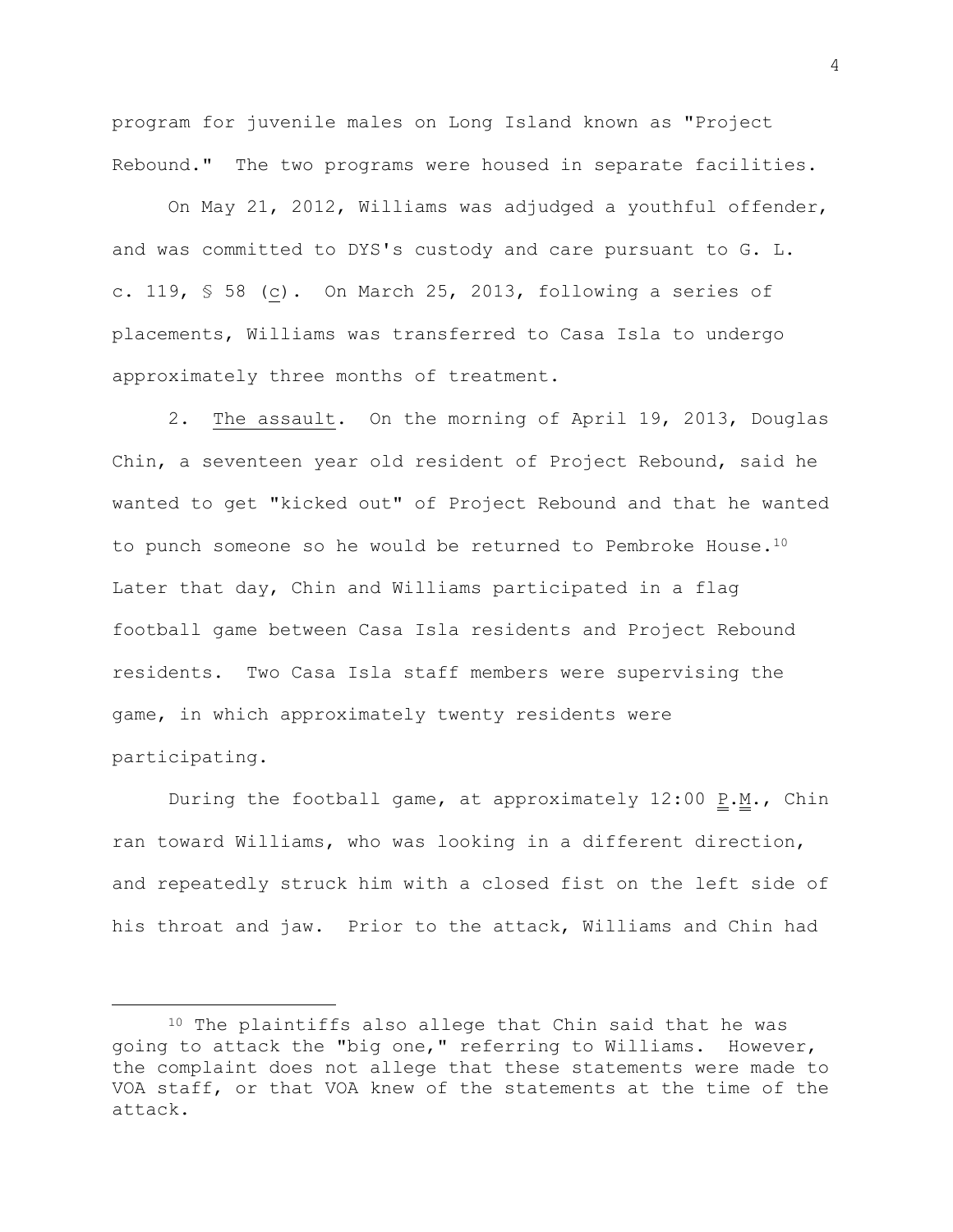not exchanged words and did not know one another. Two Casa Isla staff members intervened and stopped the attack; the football game was suspended, and the Casa Isla residents were instructed to proceed to lunch.

3. Symptoms and injury. At lunch immediately following the game and on two occasions thereafter, Williams complained of a headache to Casa Isla staff.<sup>11</sup> A VOA staff member gave him ibuprofen. No one took Williams to see the nurse on staff or to the hospital. Between  $3:35 \underline{P.M.}$  and  $4:00 \underline{P.M.}$ , Williams took a shower at the suggestion of VOA staff members, after which he reported feeling better. At approximately  $5:00$  P.M., Williams told a staff member that, in addition to his headache, he also was experiencing severe pain on his right side, and asked to see a nurse. Residents reported that between  $4:15$   $P.M.$  and  $5:00$ P.M., Williams started complaining that he could not feel his legs. The VOA staff member noted that Williams was experiencing facial asymmetry, right side weakness, and trouble speaking. The staff member contacted Boston Emergency Medical Services (Boston EMS) around  $5:10$  or  $5:15$  P.M. Boston EMS arrived at 5:40  $\underline{P.M.}$  and transported Williams to Boston Medical Center.

Williams suffered a traumatic carotid artery dissection and occlusion resulting in a middle cerebral artery stroke,

i<br>L

<sup>&</sup>lt;sup>11</sup> The complaint does not allege to whom Williams complained.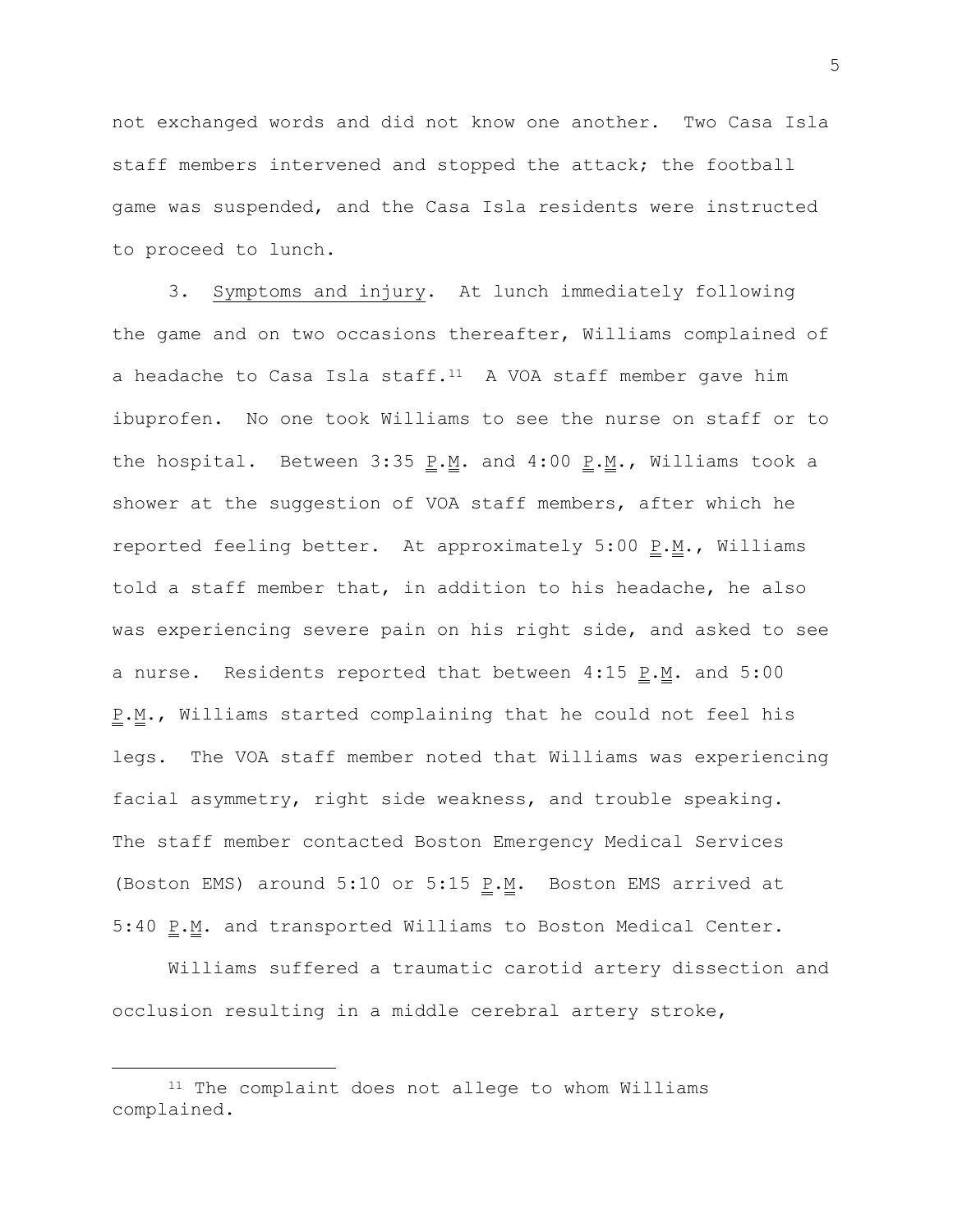seizures, and cerebral edema. As a result, he now has severe and permanent brain damage. Williams currently resides in a residential program and requires twenty-four hour care.

4. VOA. For approximately twenty years, VOA had been a support contract vendor under agreement with DYS and HHS, which were responsible for the oversight of VOA. VOA's contract with DYS required VOA to comply with all applicable provisions of law relative to the care of clients and to implement policies and procedures that are equal to or better than those of DYS. At the time of the April 19, 2013 assault, DYS regulations then in effect included: a requirement that "[a]ll facility personnel responsible for the care and custody of clients shall be trained in emergency first-aid procedures," 109 Code Mass. Regs. § 11.26(1) (1993); authorization for the provision of medical care in medical emergencies, see 109 Code Mass. Regs. § 11.04(3) (1993) ("When there is a medical emergency, as determined by any medical provider, no one's consent is required in order to allow a client to receive necessary medical care"); and a requirement that each facility administrator "shall develop written plans and procedures . . . for the secure storage and controlled administration of all medications and drugs." 109 Code Mass. Regs. § 11.28(2) (1993).

In 2002, DYS issued a policy on "Use of Over the Counter (OTC) Medications" that permits nonmedical staff to administer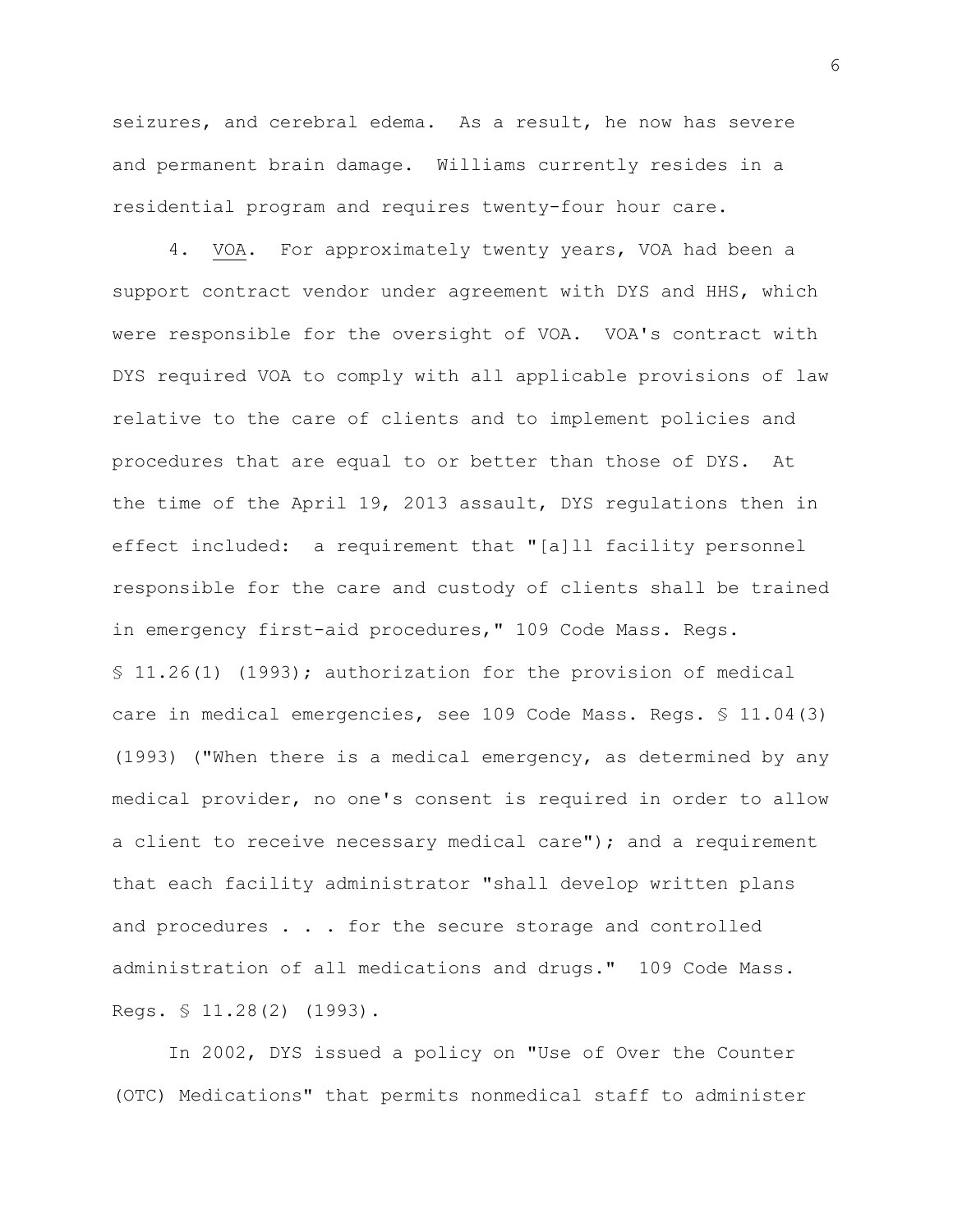nonprescription medications under specific conditions, such as when a resident's medical complaint is covered by standing orders, i.e., a "standard of treatment for each patient for a given condition [that is] prepared and signed by a qualified health staff person."

5. The audits. The complaint alleges that the DYS Commissioner and the Regional Director disregarded VOA's noncompliance with safety requirements. In February 2013, DYS conducted a program compliance review of Casa Isla and determined that Casa Isla's director and assistant director were not in compliance with required first-aid training and certifications. However, the plaintiffs' complaint does not allege that Casa Isla's director or assistant director had any involvement in Williams's care on April 19, 2013. DYS had also documented noncompliance with required first-aid training and certifications in 2010, 2012, and 2013, but the complaint does not allege that anyone involved in Williams's care on April 19, 2013, lacked first-aid training and certifications.

A postassault, 2014 audit of Casa Isla conducted by DYS confirmed that several staffers had failed to attend some required trainings, and also reported documentation deficiencies. Casa Isla's log of trainings and certifications does not indicate that "OTC Medication Training" or equivalent training was provided to staff. However, the complaint does not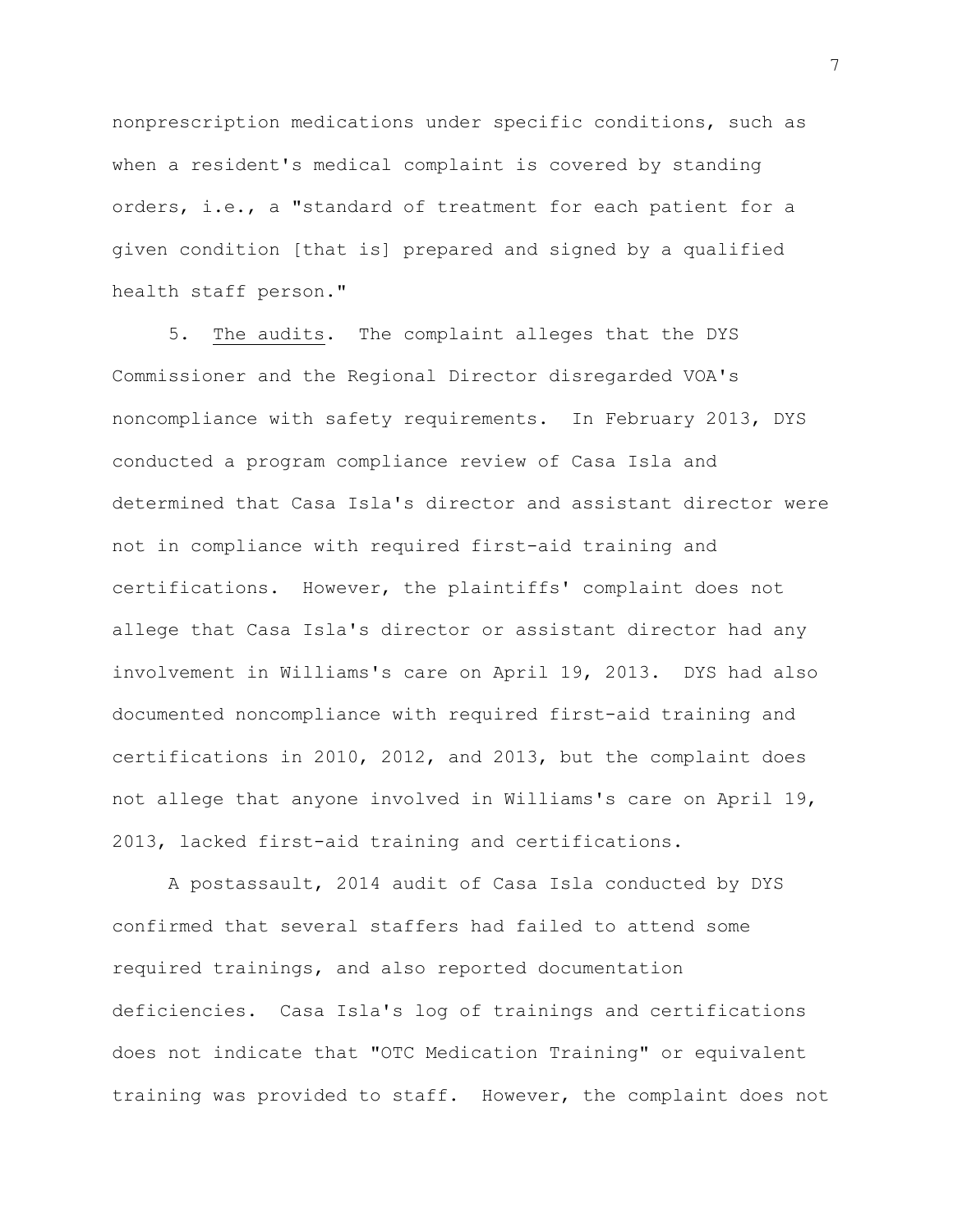allege that any of the individuals who did not attend the trainings were involved in Williams's care on April 19, 2013.

Discussion. 1. Standard of review. We review the allowance of a rule 12 (b) (6) motion to dismiss de novo. A.L. Prime Energy Consultant, Inc. v. Massachusetts Bay Transp. Auth., 479 Mass. 419, 424 (2018). We accept "the facts alleged in the complaint as true and draw[] all reasonable inferences in the plaintiff[s'] favor." Edwards v. Commonwealth, 477 Mass. 254, 260 (2017). However, "[w]e do not regard as 'true' legal conclusions cast in the form of factual allegations." Id., quoting Leavitt v. Brockton Hosp., Inc., 454 Mass. 37, 39 n.6 (2009). To survive a motion to dismiss, the facts alleged must "'plausibly suggest[] (not merely [be] consistent with)' an entitlement to relief." Iannacchino v. Ford Motor Co., 451 Mass. 623, 636 (2008), quoting Bell Atl. Corp. v. Twombly, 550 U.S. 544, 557 (2007). "The plausibility standard is not akin to a 'probability requirement,' but it asks for more than a sheer possibility that a defendant has acted unlawfully" (citation omitted). Ashcroft v. Iqbal, 556 U.S. 662, 678 (2009).

2. Supervisory liability under § 1983. a. Underlying constitutional violation. Title 42 U.S.C. § 1983 (2012) provides in relevant part:

"Every person who, under color of any statute, ordinance, regulation, custom, or usage, of any State . . . subjects, or causes to be subjected, any citizen of the United States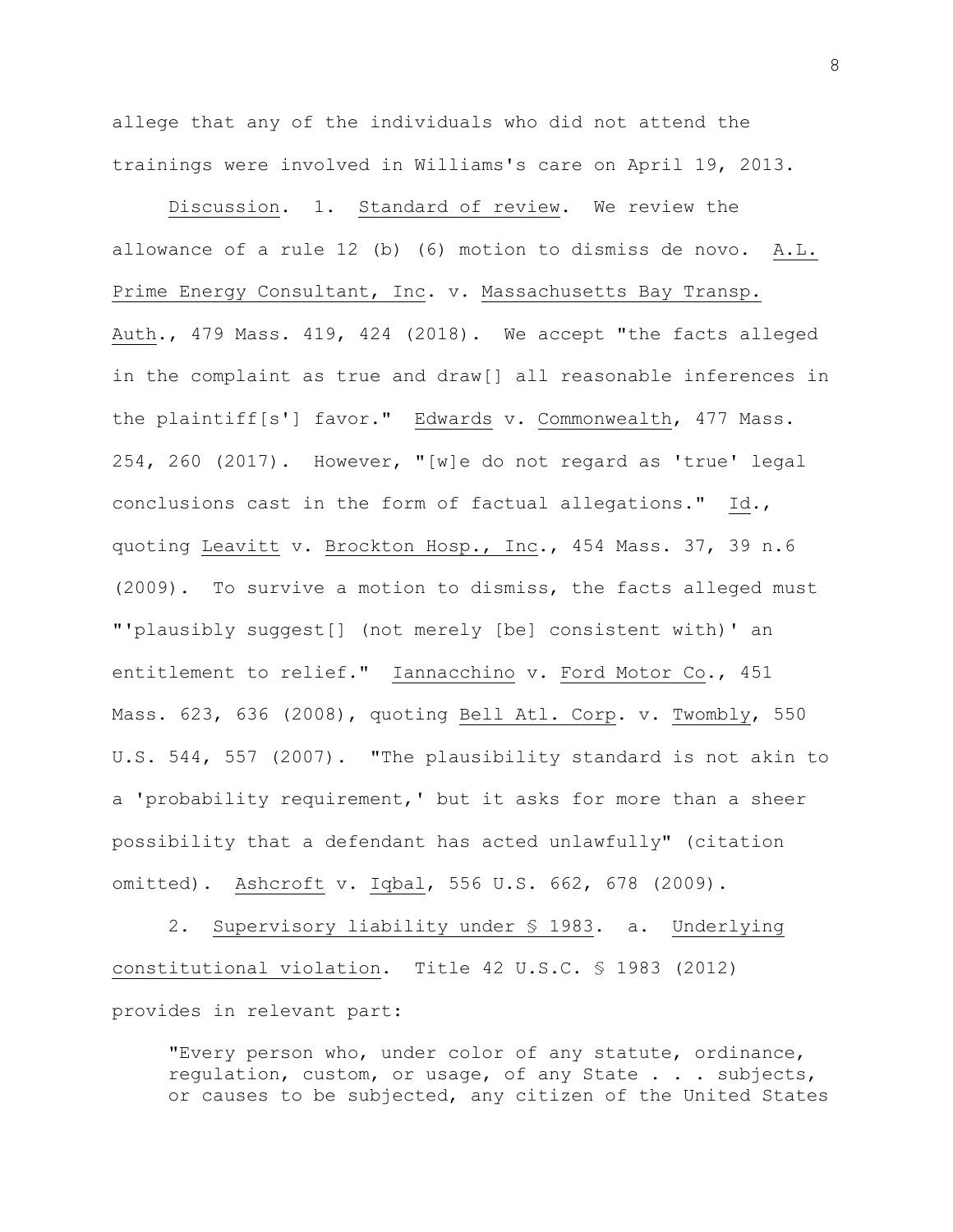or other person within the jurisdiction thereof to the deprivation of any rights, privileges, or immunities secured by the Constitution and laws, shall be liable to the party injured in an action at law, suit in equity, or other proper proceeding for redress . . . . "

Section 1983 is "not itself a source of substantive rights, but merely provides a method for vindicating federal rights elsewhere conferred" (quotation and citation omitted). Graham v. Connor, 490 U.S. 386, 393-394 (1989).

Governmental actors "are responsible only for 'their own illegal acts'" (emphasis omitted). Connick v. Thompson, 563 U.S. 51, 60 (2011), quoting Pembaur v. Cincinnati, 475 U.S. 469, 479 (1986). However, they may be liable under § 1983 if the governmental actors themselves "subject[]" a person to a deprivation of rights or "cause[]" a person "to be subjected" to such deprivation. See Monell v. Department of Social Servs. of the City of N.Y., 436 U.S. 658, 692 (1978). In other words, for purposes of § 1983, agency officials "may not be held liable for the unconstitutional conduct of their subordinates under a theory of respondeat superior." Iqbal, 556 U.S. at 676. Of course, supervisory liability itself is premised on there being an underlying constitutional violation of the plaintiff's rights by agency subordinates. The existence of an Eighth Amendment violation must be evaluated before determining whether the agency officials were deliberately indifferent to a plaintiff's serious medical needs, and whether there is a direct causal link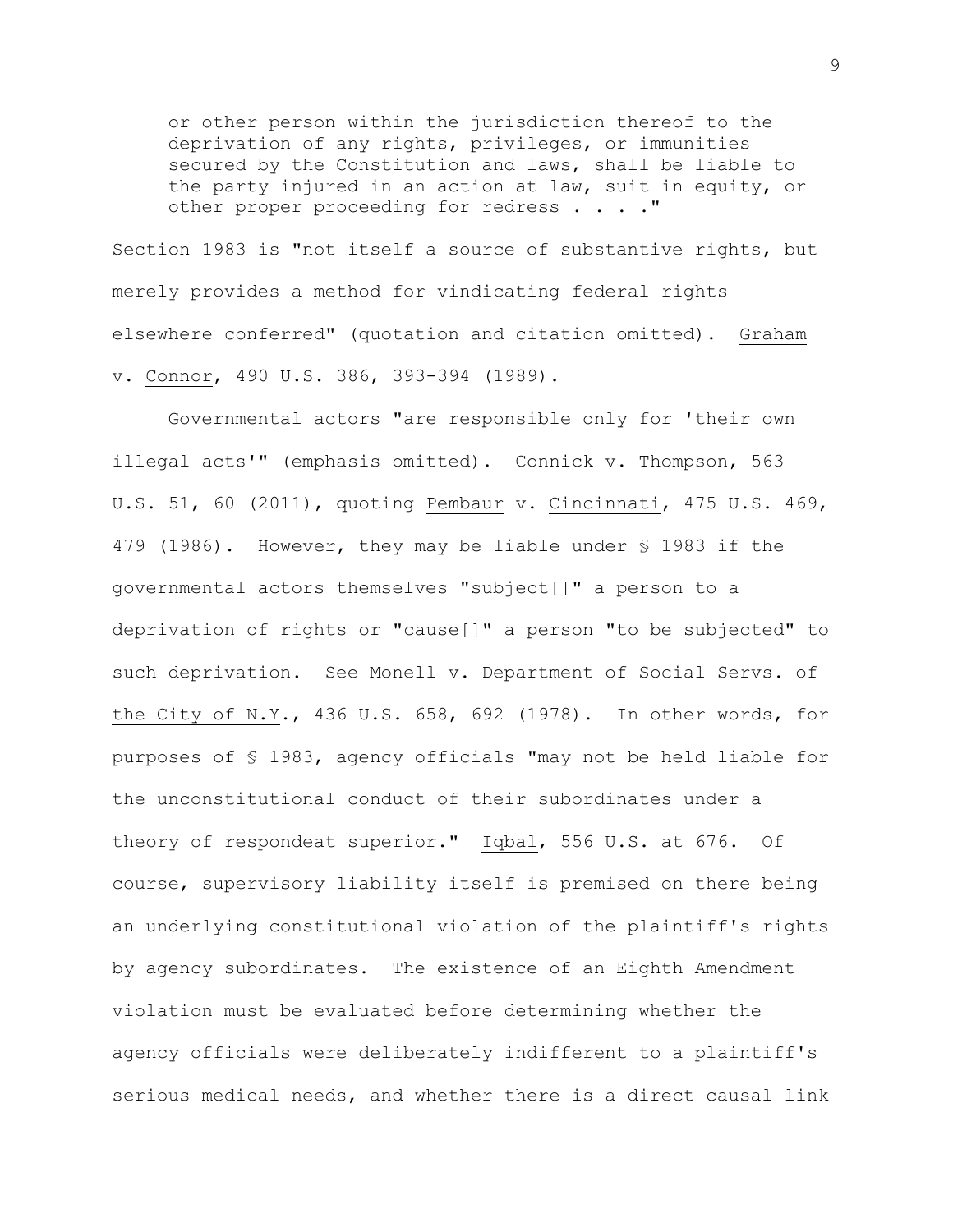between an agency policy or custom and the constitutional deprivation. See Zingg v. Groblewski, 907 F.3d 630, 635 (1st Cir. 2018); Pineda v. Toomey, 533 F.3d 50, 54 (1st Cir. 2008). See also Rivera v. R.I., 402 F.3d 27, 39 (1st Cir. 2005) (§ 1983 liability for failure to train or for inadequately training employees premised on underlying constitutional violation of plaintiff's rights [citation omitted]); Maldonado-Denis v. Castillo-Rodríguez, 23 F.3d 576, 581-582 (1st Cir. 1994) (to establish supervisory liability, plaintiff must first show underlying constitutional violation).

Here, the plaintiffs claim that the underlying constitutional violation was that, in violation of the Eighth Amendment, the VOA staff members provided inadequate medical care to Williams, who was in DYS custody. However, the Eighth Amendment does not protect against merely inadequate medical care. Rather, it protects against deliberate indifference to a serious medical need, constituting an "unnecessary and wanton infliction of pain" (citation omitted). Estelle v. Gamble, 429 U.S. 97, 104 (1976).

Eighth Amendment claims have both an objective component and a subjective component. Zingg, 907 F.3d at 635. Here, the objective component requires the plaintiffs to prove that Williams had a medical need "that [had] been diagnosed by a physician as mandating treatment, or one that [was] so obvious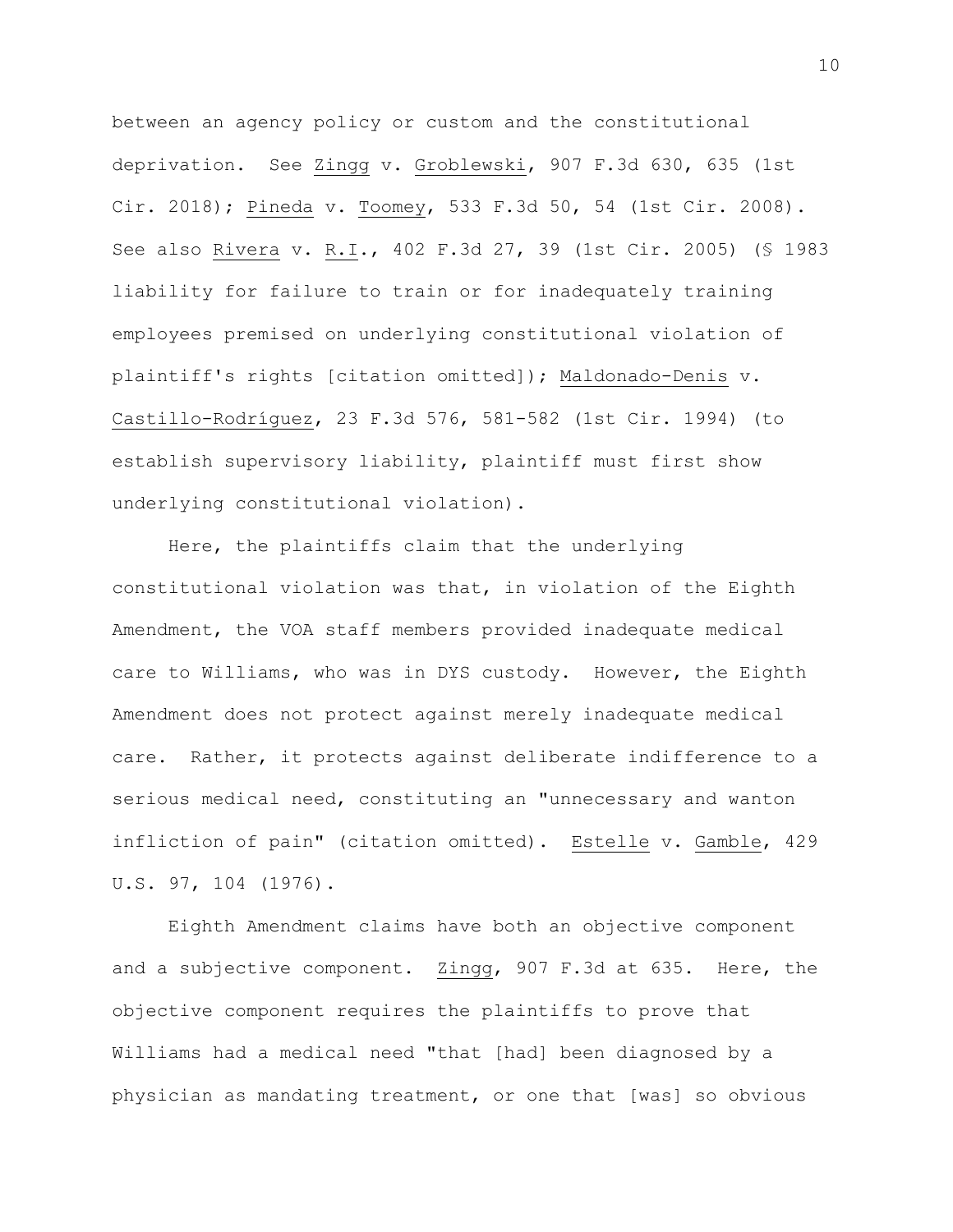that even a lay person would easily recognize the necessity for a doctor's attention" (citation omitted). Kosilek v. Spencer, 774 F.3d 63, 82 (1st Cir. 2014). "The subjective component requires the plaintiff[s] to show that [VOA employees], in treating [Williams's] medical needs, possessed a sufficiently culpable state of mind. That state of mind is one that amounts to deliberate indifference to [Williams's] health or safety." Zingg, supra. To establish a deliberately indifferent state of mind, the plaintiffs must "provide evidence that the [VOA employees] had actual knowledge of impending harm, easily preventable, . . . and yet failed to take the steps that would have easily prevented that harm. Such a showing may be made by demonstrating that the defendant[s] provided medical care that was so inadequate as to shock the conscience,  $\ldots$  or, put otherwise, that was so clearly inadequate as to amount to a refusal to provide essential care" (quotations and citations omitted). Id.

However, "an inadvertent failure to provide adequate medical care cannot be said to constitute an unnecessary and wanton infliction of pain or to be repugnant to the conscience of mankind" (quotations omitted). Estelle, 429 U.S. at 105-106. That is, an accident or mere negligence that produces pain and suffering cannot by itself be characterized as a wanton infliction of unnecessary pain.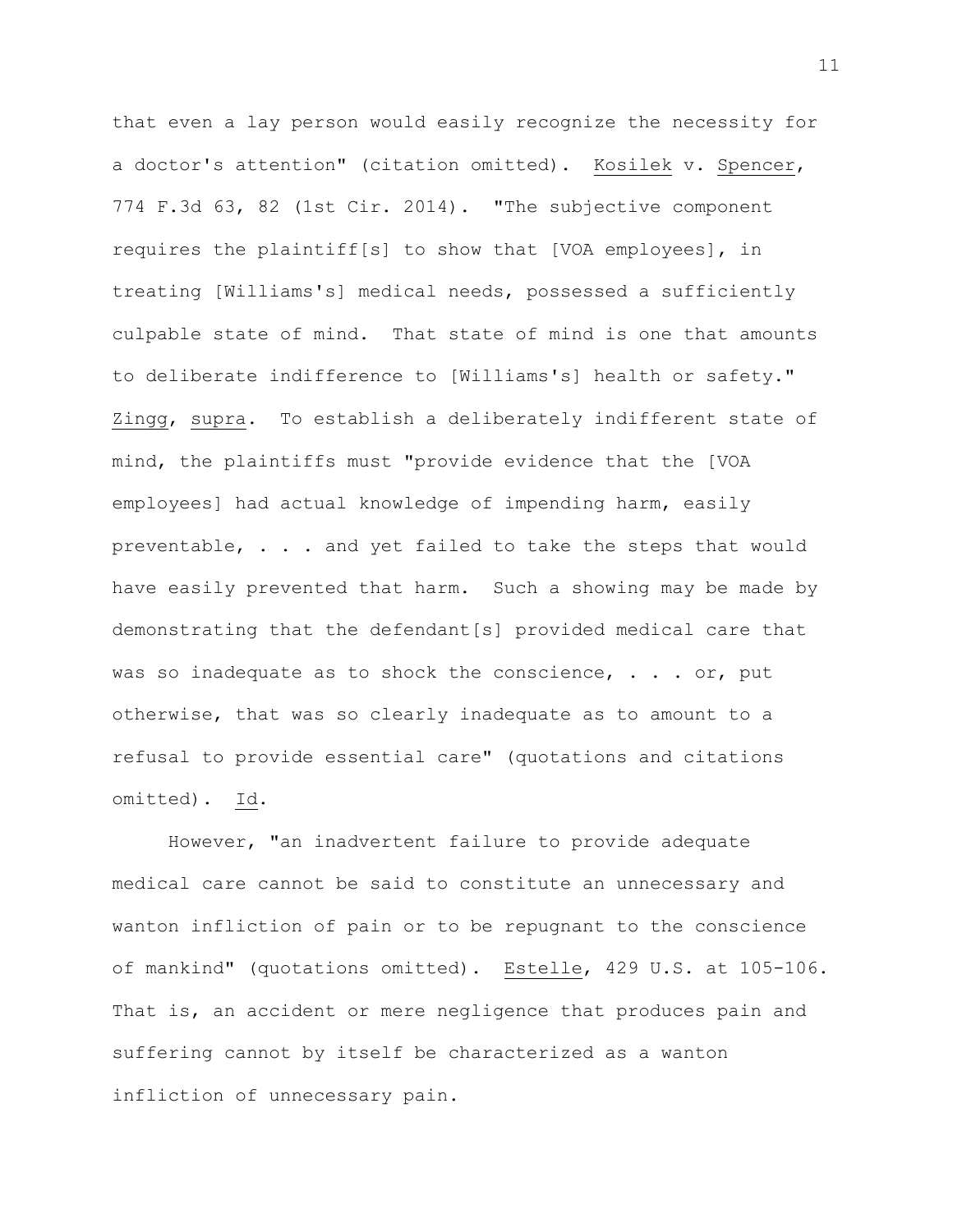Here, as alleged, when Williams complained of a headache, VOA staff gave him ibuprofen but did not refer him to medical services for assessment. This does not suffice as an allegation that VOA had actual knowledge of any easily preventable, impending harm to Williams, "and yet failed to take the steps that would have easily prevented that harm." Zingg, 907 F.3d at 635. Instead, the plaintiffs' allegations amount to no more than negligence, which does not rise to the level of a constitutional violation. See Estelle, 429 U.S. at 106; Braga v. Hodgson, 605 F.3d 58, 61 (1st Cir. 2010).

b. Deliberate indifference. Supervisory liability under § 1983 is different in kind from vicarious liability. That is, "[a]lthough a supervisor need not personally engage in the subordinate's misconduct in order to be held liable, his own acts or omissions must work a constitutional violation." Parker v. Landry, 935 F.3d 9, 15 (1st Cir. 2019). See Iqbal, 556 U.S. at 676. "Facts showing no more than a supervisor's mere negligence vis-à-vis his subordinate's misconduct are not enough to make out a claim of supervisory liability." Parker, supra. "At a minimum, the plaintiff must allege facts showing that the supervisor's conduct sank to the level of deliberate indifference." Id. "A showing of deliberate indifference has three components: 'the plaintiff must show "(1) that the officials had knowledge of facts, from which (2) the official[s]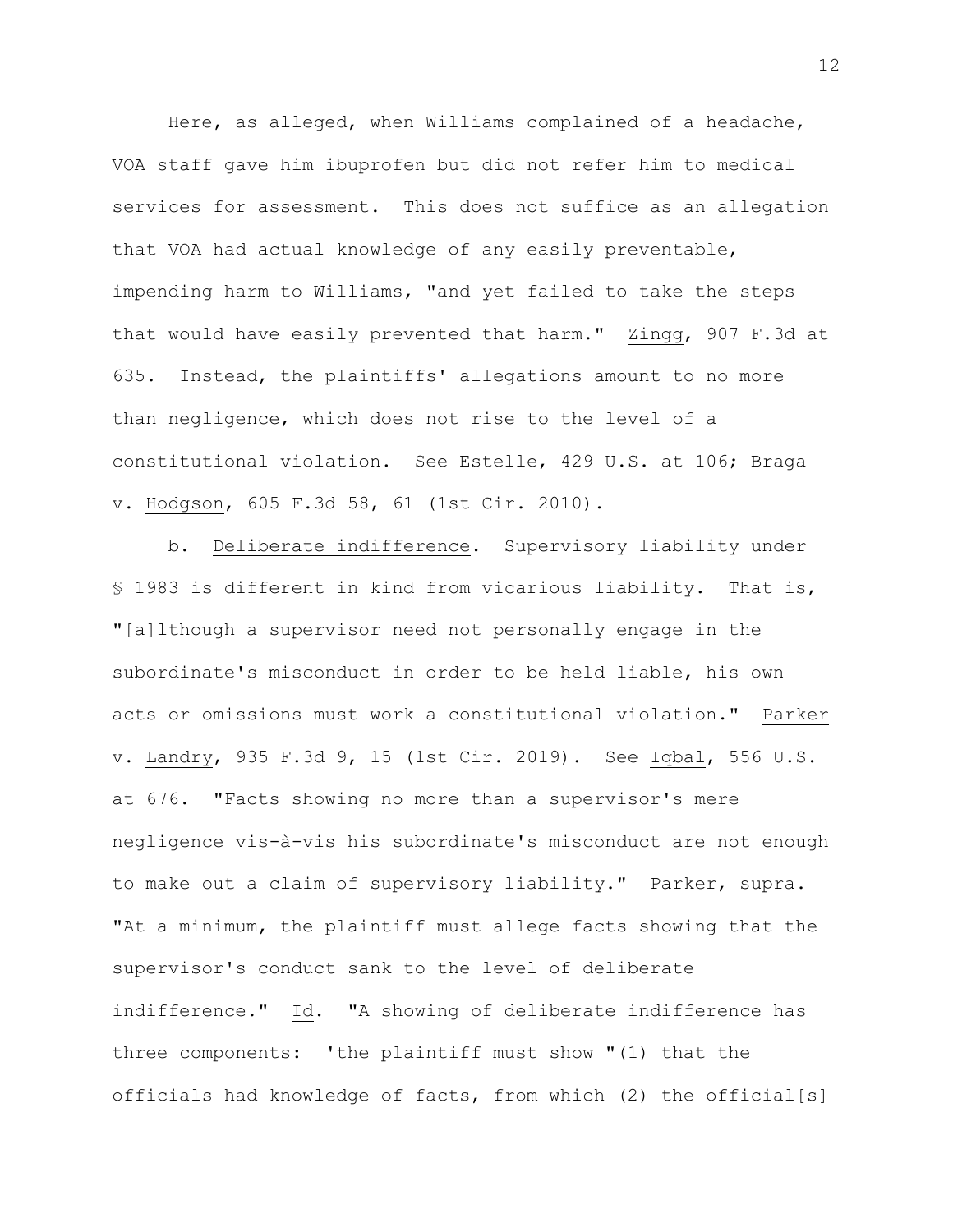can draw the inference (3) that a substantial risk of serious harm exists."'" Id., quoting Guadalupe-Báez v. Pesquera, 819 F.3d 509, 515 (1st Cir. 2016). See Board of Comm'rs of Bryan County, Okla. v. Brown, 520 U.S. 397, 410 (1997) ("'[d]eliberate indifference' is a stringent standard of fault, requiring proof that a[n agency employee] disregarded a known or obvious consequence of his action").

Even if we were to assume that the action or inaction by the VOA employees violated the Eighth Amendment, the motion judge properly found that the plaintiffs failed to allege sufficient facts to suggest that the DYS individual defendants were on notice of, and were deliberately indifferent to, the existence of a substantial risk of serious harm. As the judge held, "[t]he plaintiffs allege only that[, as a result of the 2010, 2012, and 2013 audits,] the DYS [individual d]efendants were aware of VOA[]'s noncompliance with the requirement that all facility personnel responsible for the care and custody of youth have emergency first-aid training, as set forth in 109 Code Mass. Regs. § 11.26 . . . . " However, as the judge held, knowledge of noncompliance with a single safety regulation "does not plausibly suggest that the DYS [individual d]efendants were on notice" of the existence of a substantial risk of serious harm or that they were deliberately indifferent to such a risk. See Ramirez-Lluveras v. Rivera-Merced, 759 F.3d 10, 20-22 (1st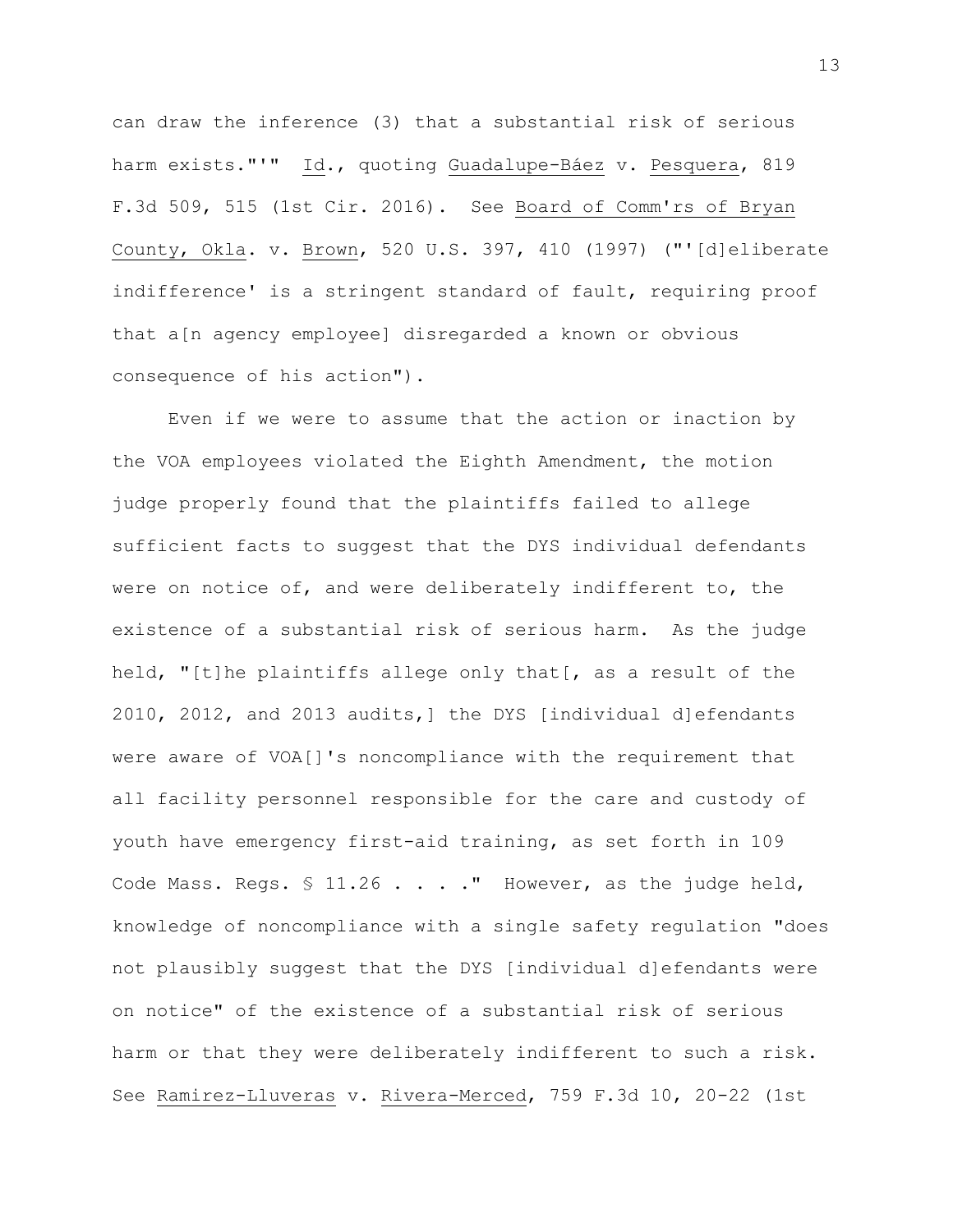Cir. 2014). See also Parker, 935 F.3d at 15 ("isolated instances of a subordinate's constitutional violations . . . will not clear the causation bar" [quotation and citation omitted]).

Furthermore, the plaintiffs do not allege that the DYS individual defendants had any involvement with VOA or the Casa Isla program, or more specifically, with medicine administration policies or staff members' training and certification records. Although the plaintiffs allege that DYS had identified deficiencies in VOA's certifications and training, they do not allege that the DYS individual defendants were aware of this. The plaintiffs allege that VOA did not adhere to a DYS policy on the controlled administration of medications, but they do not allege that the DYS individual defendants were aware of, let alone encouraged, condoned, or acquiesced to, this alleged nonadherence. See Connick, 563 U.S. at 61 (["a supervisor's] culpability for a deprivation of rights is at its most tenuous where a claim turns on a failure to train"). See also Oklahoma City v. Tuttle, 471 U.S. 808, 822 (1985) (alleged policy of inadequate training "far more nebulous, and a good deal further removed from the constitutional violation, than was the policy in Monell").

Finally, the plaintiffs do not allege that the DYS individual defendants had notice of any prior failures by VOA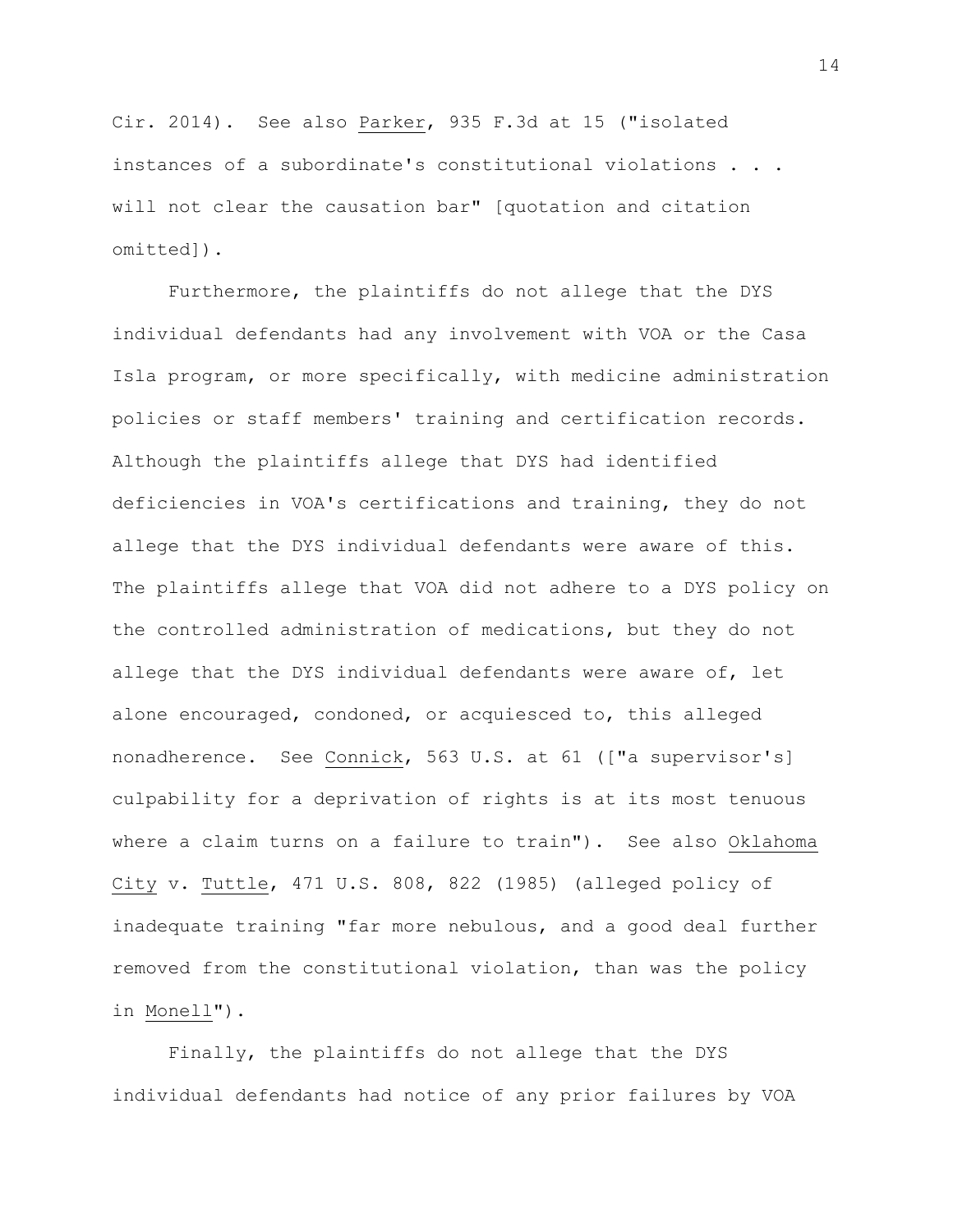staff members to monitor residents' injuries or symptoms, which might have indicated a risk of a violation of Williams's Eighth Amendment rights. More directly, the plaintiffs do not allege that the DYS individual defendants engaged in any "supervisory encouragement, condonation or acquiescence" that amounted to deliberate indifference to any VOA conduct. Pineda, 533 F.3d at 54. The DYS individual defendants cannot be deliberately indifferent to an omission or deficiency in a first-aid training program of which they had no knowledge.

c. Affirmative link. Finally, for a supervisor to be held liable for a subordinate's constitutional violation, there must be "an affirmative link" between the subordinate's behavior and the supervisor's action or inaction "such that the supervisor's conduct led inexorably to the constitutional violation" (citation omitted). Morales v. Chadbourne, 793 F.3d 208, 221 (1st Cir. 2015). See Guadalupe-Báez, 819 F.3d at 515 (affirmative link requires conduct that can be "characterized as supervisory encouragement, condonation, or acquiescence or gross negligence amounting to deliberate indifference" [citation omitted]).

Here, the plaintiffs failed to allege any causal connection, let alone a strong one, between VOA's alleged noncompliance with the first-aid training requirements of 109 Code Mass. Regs. § 11.26 and Williams's injuries. As the motion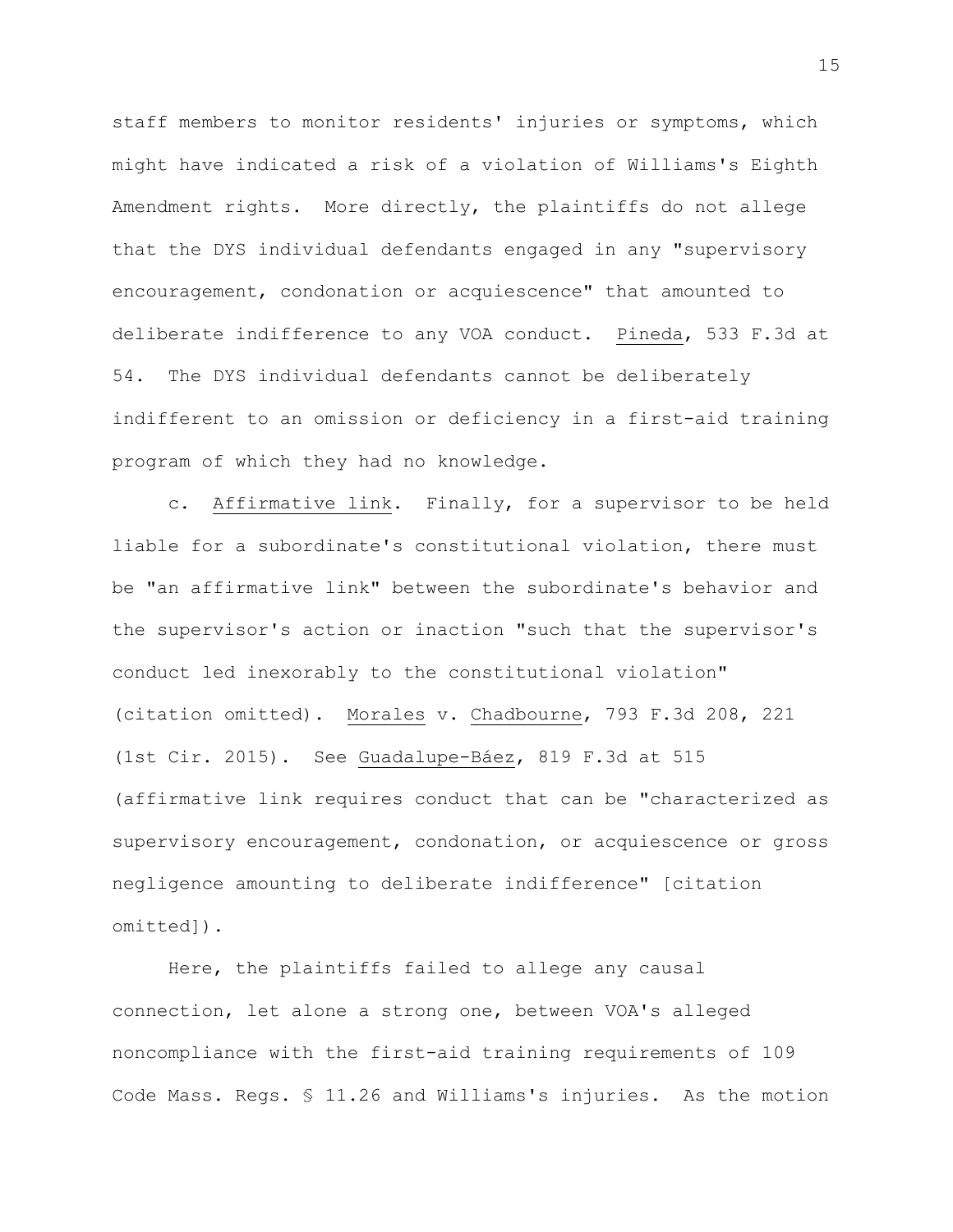judge held, the plaintiffs do "not allege that any facility personnel who supervised [Williams] on the day of the incident had not received the required emergency first aid training. [Rather, they] merely allege generally that the DYS [individual] defendants were on notice that some VOA[] staff had not received such training in the past and that the failure of VOA[] staff members to administer proper emergency first aid treatment on the day of the incident worsened [Williams's] injuries. [In other words,] the plaintiffs have failed to allege any affirmative link between the DYS [individual d]efendants' alleged conduct, and the alleged violation of [Williams's] Eighth Amendment right to adequate medical care." See Guadalupe-Báez, 819 F.3d at 515; Maldonado-Denis, 23 F.3d at 582. The § 1983 count of the complaint against the individual DYS defendants was properly dismissed.

3. Immunity from negligence claim under public duty rule. The plaintiffs also brought a negligence claim, pursuant to the Massachusetts Tort Claims Act (act), G. L. c. 258, § 2, against HHS and DYS. $12$  This claim is actually against the Commonwealth, and it too was properly dismissed.

i<br>L

<sup>&</sup>lt;sup>12</sup> The plaintiffs also named the Secretary of HHS, in her official capacity, as a defendant in this count, but concede that she is immune from liability under c. 258. The complaint did not name her as a defendant in her individual capacity.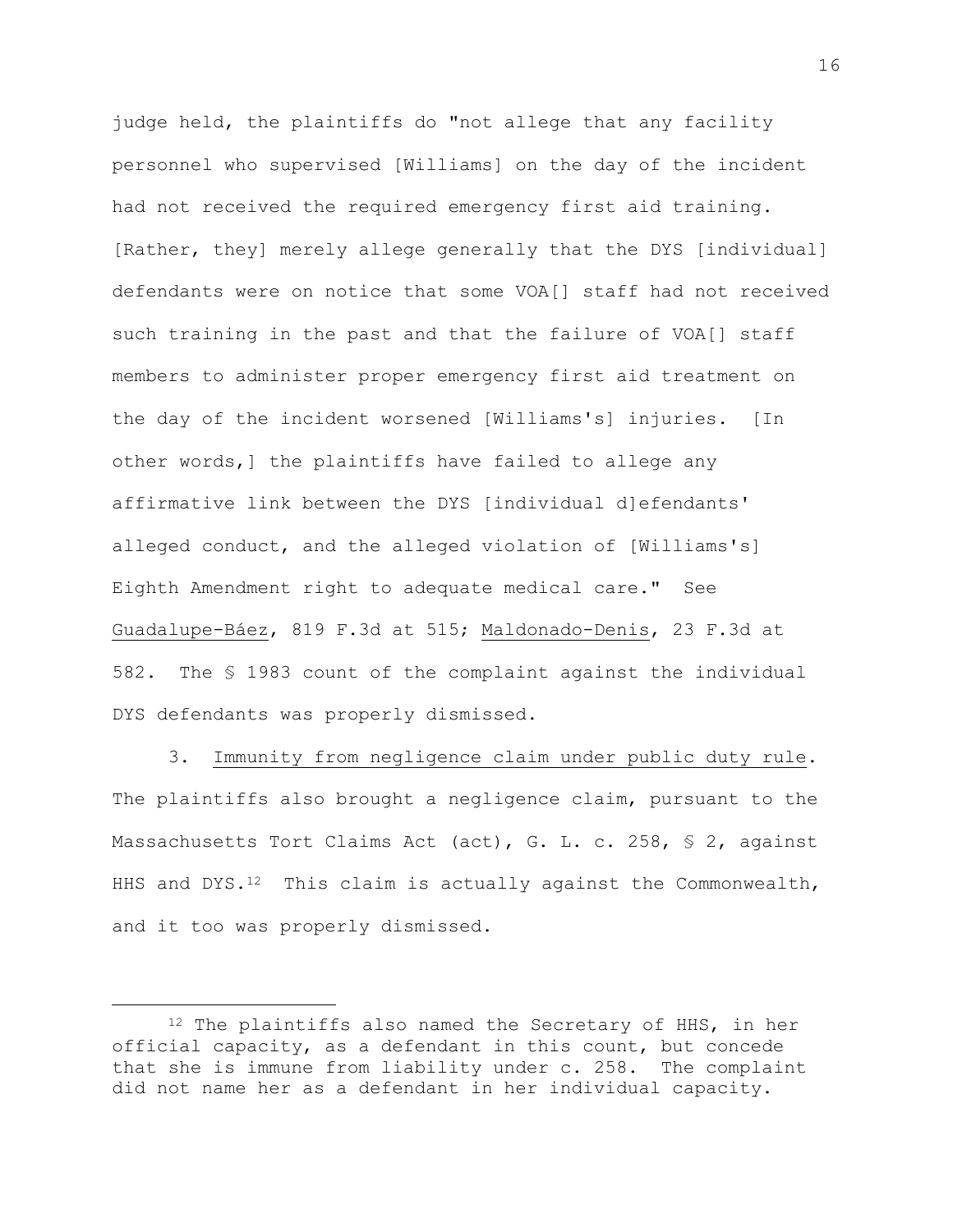The act is a limited waiver of the Commonwealth's sovereign immunity. See Cormier v. Lynn, 479 Mass. 35, 39 (2018). Within the act are a variety of exclusions from that limited waiver. One such exclusion can be found in G. L. c. 258,  $\frac{1}{5}$  10 (j), which provides the Commonwealth immunity from suit for

"any claim based on an act or failure to act to prevent or diminish the harmful consequences of a condition or situation, including the violent or tortious conduct of a third person, which is not originally caused by the public employer or any other person acting on behalf of the public employer."

See Kent v. Commonwealth, 437 Mass. 312, 317 (2002). Section 10 (j) has been described as a "'statutory public duty rule providing governmental immunity,' Carleton v. Framingham, 418 Mass. 623, 627 (1994), the purpose of which is to 'provide some substantial measure of immunity from tort liability to government employers.' Brum v. Dartmouth, [428 Mass. 684,] 695 [(1999)]." Kent, supra at 317-318. The Supreme Judicial Court has construed the "original cause" language to mean an affirmative act (not a failure to act) by a public employer that "materially contributed to creating the specific 'condition or situation' that resulted in the harm" inflicted by a third party. Cormier, supra at 40, quoting Kent, supra at 319. In other words, § 10 (j) provides immunity from tort liability to public employers "for a public employer's act or failure to act to prevent harm from the wrongful conduct of a third party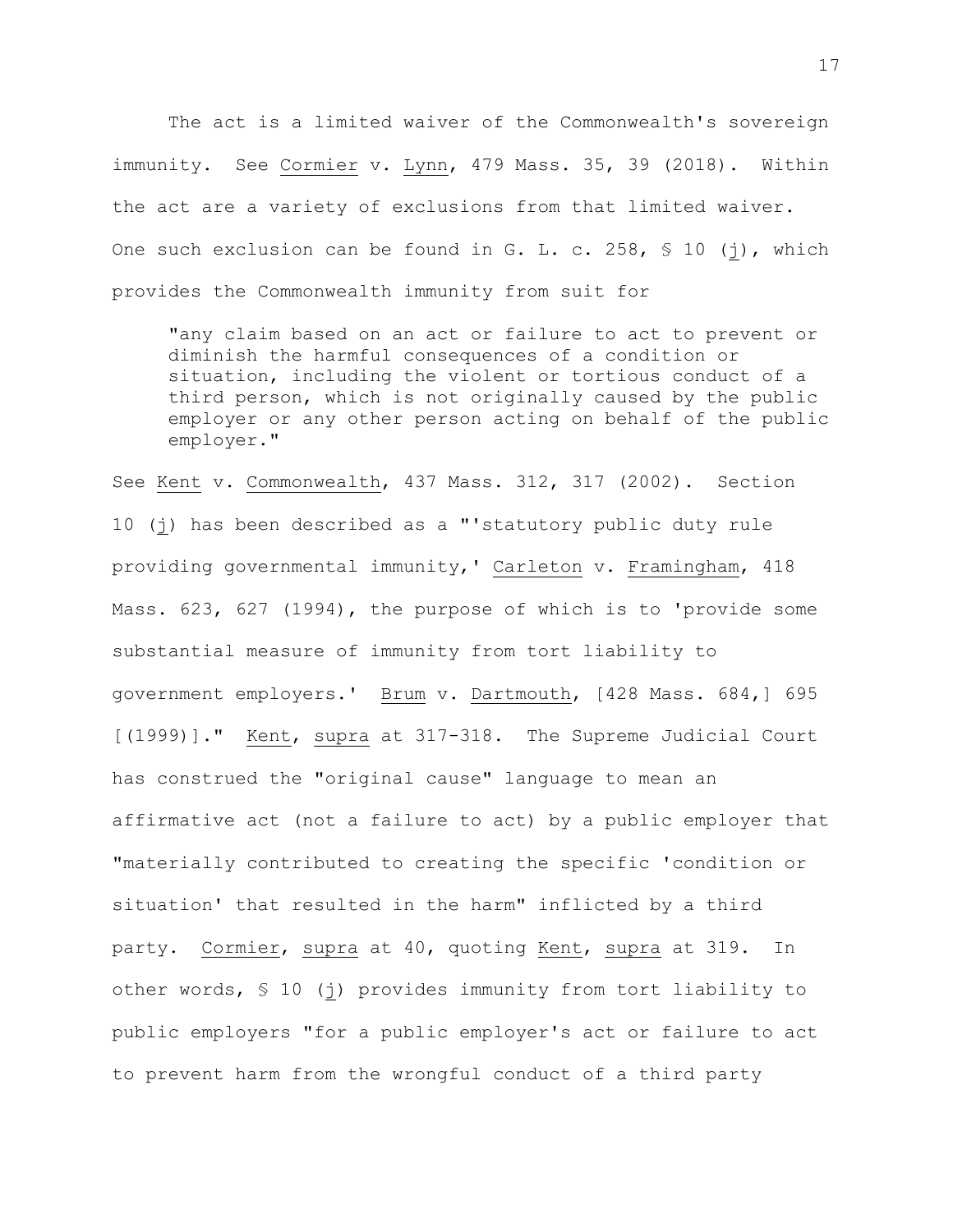unless the condition or situation was 'originally caused' by the public employer." Cormier, supra, citing Brum, supra at 692, 695.

Here, as the plaintiffs expressly pleaded, Williams's condition or situation resulted "from Chin's closed-fist strike to the left side of Mr. Williams'[s] neck." The two had never met, and the attack was unprovoked. The plaintiffs do not allege that Commonwealth employees committed any actual affirmative act that led to Chin's assault on Williams, nor do they claim that DYS had any interactions with or knowledge of Chin before the assault. Rather, the plaintiffs repeatedly allege conduct that amounts to failure to prevent the injury caused by a third party and characterize it as an alleged failure by VOA staff to recognize the severity of Williams's injury and an alleged failure by DYS to provide more monitoring and oversight of VOA's program at Casa Isla. $^{13}$  These

L,

<sup>&</sup>lt;sup>13</sup> Examples of allegations in the complaint include the following: "Williams was neither sent to Boston Medical Center for a medical assessment, nor provided with any medical treatment following the attack"; DYS "failed to prepare any written policy or procedure detailing criteria or assessment protocols for evaluating whether . . . or not a resident is in need of a medical assessment by trained medical professionals"; DYS "failed . . . to ensure . . . Williams was provided adequate protection from harm by fellow involuntarily confined youths and adequate medical care"; DYS "failed . . . to ensure that VOA[] complied with all of its legal obligations," including certification and training requirements; and VOA did not have a written policy for the administration of over-the-counter medications.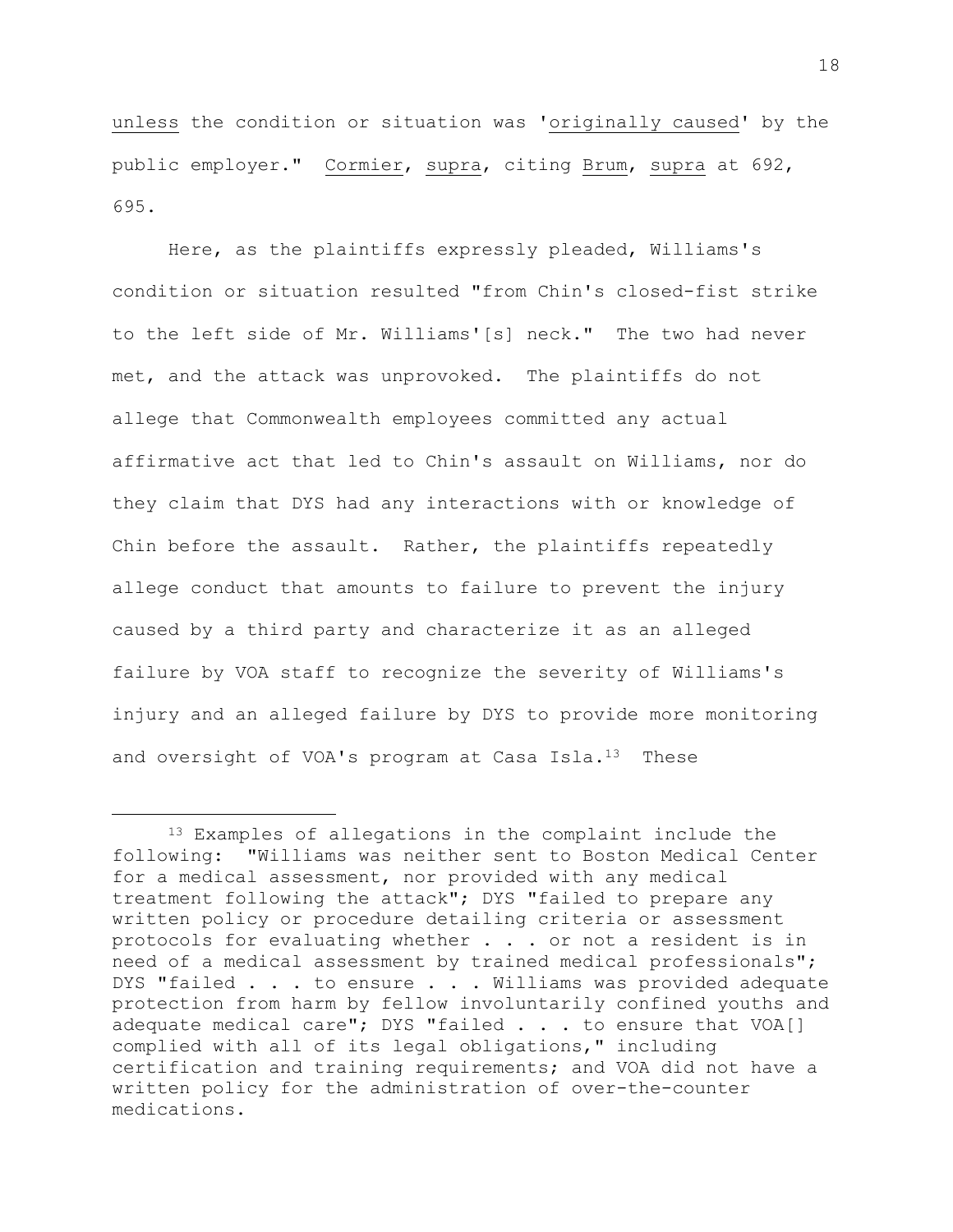allegations, however, are exactly the type of failure to prevent or diminish the harmful consequences of negligence claims that are barred by  $$ 10$  (j).<sup>14</sup> To hold otherwise would be to "adopt an interpretation of  $[$ 10 (j)]$  that construes the words 'originally caused' so broadly as to encompass the remotest causation and preclude immunity in nearly all circumstances." Brum, 428 Mass. at 695. See Jane J. v. Commonwealth, 91 Mass. App. Ct. 325, 330 (2017) (hospital's failure to segregate patients by gender not original cause of female patient's rape by male patient); Jacome v. Commonwealth, 56 Mass. App. Ct. 486, 490 (2002) (failures to close beach, post warning signs, and failure of lifeguards to remain on duty during scheduled shift not original cause of drowning).

Finally, the plaintiffs claim that two exceptions to governmental immunity found in G. L. c. 258,  $\$$  10 (j) (2), (4),

i<br>L

<sup>14</sup> The plaintiffs' reliance on Devlin v. Commonwealth, 83 Mass. App. Ct. 530 (2013), is misplaced. In that case, a civilly committed patient was assaulted by a criminal convict working at the facility. We concluded that § 10 (j) did not bar the claim because an original cause of the assault was the Commonwealth's "affirmative decision to allow convicted inmates[, who come from a higher-risk population,] to work in an area where civilly committed individuals were housed and treated . . . ." Id. at 535. Here, however, the plaintiffs do not allege that DYS had notice that Chin came from a higher-risk population than Williams, or any other basis for asserting that DYS had notice of the risk of an assault. In fact, as alleged, Williams, as a youthful offender, was a higher-risk resident than Chin, who was merely enrolled in a civil drug and alcohol recovery program.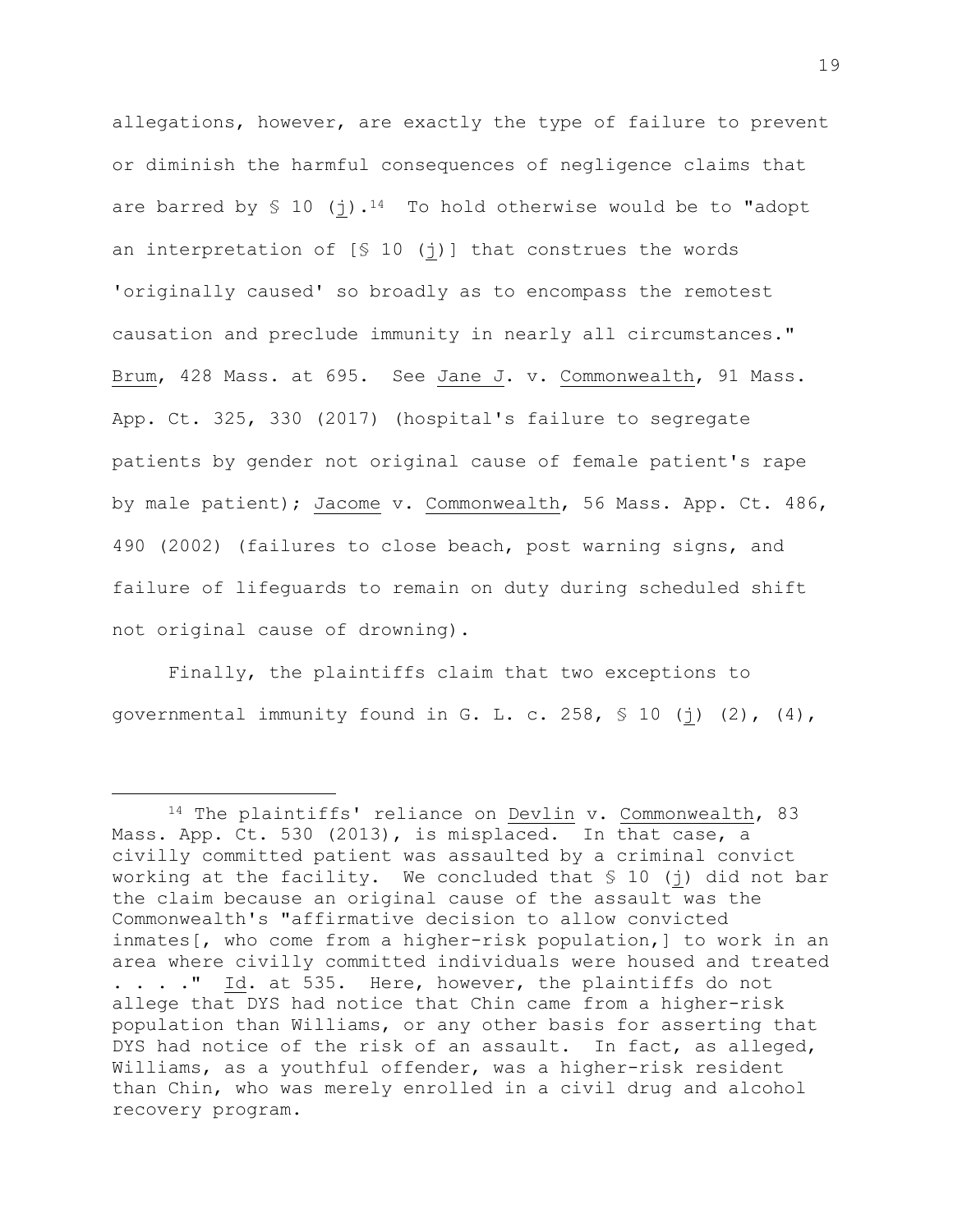defeat HHS and DYS's immunity. The two provisions are as follows:

"(2) any claim based upon the intervention of a public employee which causes injury to the victim or places the victim in a worse position than he was in before the intervention; and

. . .

"(4) any claim by or on behalf of a patient for negligent medical or other therapeutic treatment received by the patient from a public employee."

G. L. c. 258,  $\frac{10}{10}$  (j) (2), (4). The plaintiffs claim that VOA's response on April 19, 2013, comes within the purview of both of the above exceptions, and thus that HHS and DYS are liable for that response. We disagree.

According to the complaint, VOA is an independent contractor. The plaintiffs do not claim that VOA employees are "public employees," as defined by G. L. c. 258, § 1, such that their actions fall within the exceptions of  $\frac{1}{2}$  (1)(j) (2), (4). Nor does the complaint allege, as the motion judge properly held, any facts that plausibly suggest that any VOA staff member was a public employee. Because, within the meaning of the act, "an independent contractor is not a public employee," Chiao-Yun Ku v. Framingham, 62 Mass. App. Ct. 271, 274 (2004); Thornton v. Commonwealth, 28 Mass. App. Ct. 511, 513 (1990), and because the complaint does not allege that DYS had "retained control" over any part of the work covered by VOA's contract, see Chiao-Yun